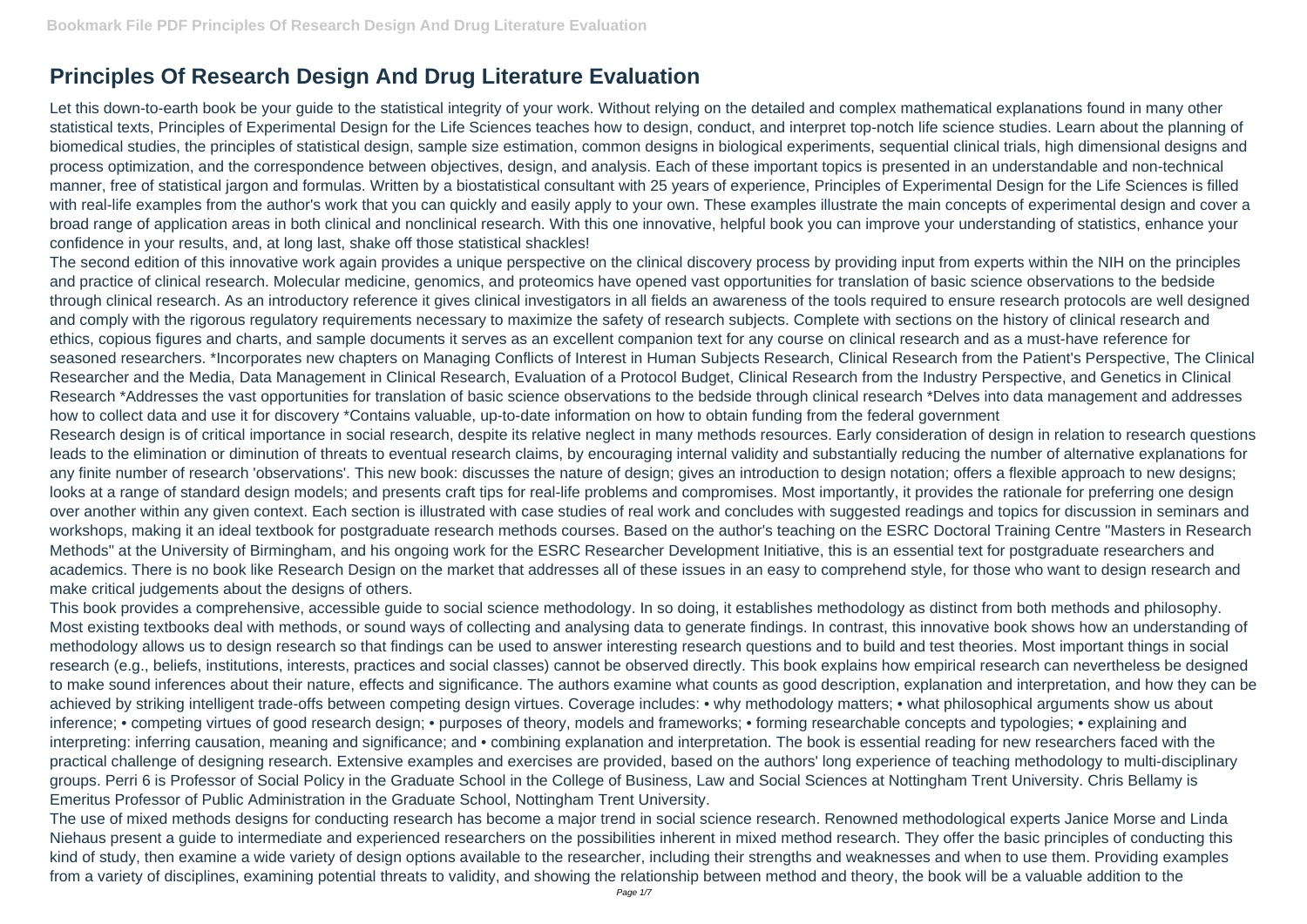methodologist's library and a useful text in courses in research design.

Used to train generations of social scientists, this thoroughly updated classic text covers the latest research techniques and designs. Applauded for its comprehensive coverage, the breadth and depth of content is unparalleled. Through a multi-methodology approach, the text guides readers toward the design and conduct of social research from the ground up. Explained with applied examples useful to the social, behavioral, educational, and organizational sciences, the methods described are intended to be relevant to contemporary researchers. The underlying logic and mechanics of experimental, quasi-experimental, and non-experimental research strategies are discussed in detail. Introductory chapters covering topics such as validity and reliability furnish readers with a firm understanding of foundational concepts. Chapters dedicated to sampling, interviewing, questionnaire design, stimulus scaling, observational methods, content analysis, implicit measures, dyadic and group methods, and meta-analysis provide coverage of these essential methodologies. The book is noted for its: -Emphasis on understanding the principles that govern the use of a method to facilitate the researcher's choice of the best technique for a given situation. - Use of the laboratory experiment as a touchstone to describe and evaluate field experiments, correlational designs, quasi experiments, evaluation studies, and survey designs. -Coverage of the ethics of social research including the power a researcher wields and tips on how to use it responsibly. The new edition features: -A new co-author, Andrew Lac, instrumental in fine tuning the book's accessible approach and highlighting the most recent developments at the intersection of design and statistics. -More learning tools including more explanation of the basic concepts, more research examples, tables, and figures, and the addition of bold faced terms, chapter conclusions, discussion questions, and a glossary. -Extensive revision of chapter (3) on measurement reliability theory that examines test theory, latent factors, factor analysis, and item response theory. -Expanded coverage of cutting-edge methodologies including mediation and moderation, reliability and validity, missing data, and more physiological approaches such as neuroimaging and fMRIs. -A new web based resource package that features Power Points and discussion and exam questions for each chapter and for students chapter outlines and summaries, key terms, and suggested readings. Intended as a text for graduate or advanced undergraduate courses in research methods (design) in psychology, communication, sociology, education, public health, and marketing, an introductory undergraduate course on research methods is recommended. The subject of management research methodology is enthralling and complex. A student or a practitioner of management research is beguiled by uncertainties in the search and identification of the research problem, intrigued by the ramifications of research design, and confounded by obstacles in obtaining accurate data and complexities of data analysis. Management Research Methodology: Integration of Principles, Methods and Techniques seeks a balanced treatment of all these aspects and blends problem-solving techniques, creativity aspects, mathematical modelling and qualitative approaches in order to present the subject of Management Research Methodology in a lucid and easily understandable way.

The Handbook of Research Design in Mathematics and Science Education is based on results from an NSF-supported project (REC 9450510) aimed at clarifying the nature of principles that govern the effective use of emerging new research designs in mathematics and science education. A primary goal is to describe several of the most important types of research designs that: \* have been pioneered recently by mathematics and science educators; \* have distinctive characteristics when they are used in projects that focus on mathematics and science education; and \* have proven to be especially productive for investigating the kinds of complex, interacting, and adapting systems that underlie the development of mathematics or science students and teachers, or for the development, dissemination, and implementation of innovative programs of mathematics or science instruction. The volume emphasizes research designs that are intended to radically increase the relevance of research to practice, often by involving practitioners in the identification and formulation of the problems to be addressed or in other key roles in the research process. Examples of such research designs include teaching experiments, clinical interviews, analyses of videotapes, action research studies, ethnographic observations, software development studies (or curricula development studies, more generally), and computer modeling studies. This book's second goal is to begin discussions about the nature of appropriate and productive criteria for assessing (and increasing) the quality of research proposals, projects, or publications that are based on the preceding kind of research designs. A final objective is to describe such guidelines in forms that will be useful to graduate students and others who are novices to the fields of mathematics or science education research. The NSF-supported project from which this book developed involved a series of mini conferences in which leading researchers in mathematics and science education developed detailed specifications for the book, and planned and revised chapters to be included. Chapters were also field tested and revised during a series of doctoral research seminars that were sponsored by the University of Wisconsin's OERI-supported National Center for Improving Student Learning and Achievement in Mathematics and Science. In these seminars, computer-based videoconferencing and wwwbased discussion groups were used to create interactions in which authors of potential chapters served as "guest discussion leaders" responding to questions and comments from doctoral students and faculty members representing more than a dozen leading research universities throughout the USA and abroad. A Web site with additional resource materials related to this book can be found at http://www.soe.purdue.edu/smsc/lesh/ This internet site includes directions for enrolling in seminars, participating in ongoing discussion groups, and submitting or downloading resources which range from videotapes and transcripts, to assessment instruments or theory-based software, to publications or data samples related to the research designs being discussed.

Principles of Research Methodology: A Guide for Clinical Investigators is the definitive, comprehensive guide to understanding and performing clinical research. Designed for medical students, physicians, basic scientists involved in translational research, and other health professionals, this indispensable reference also addresses the unique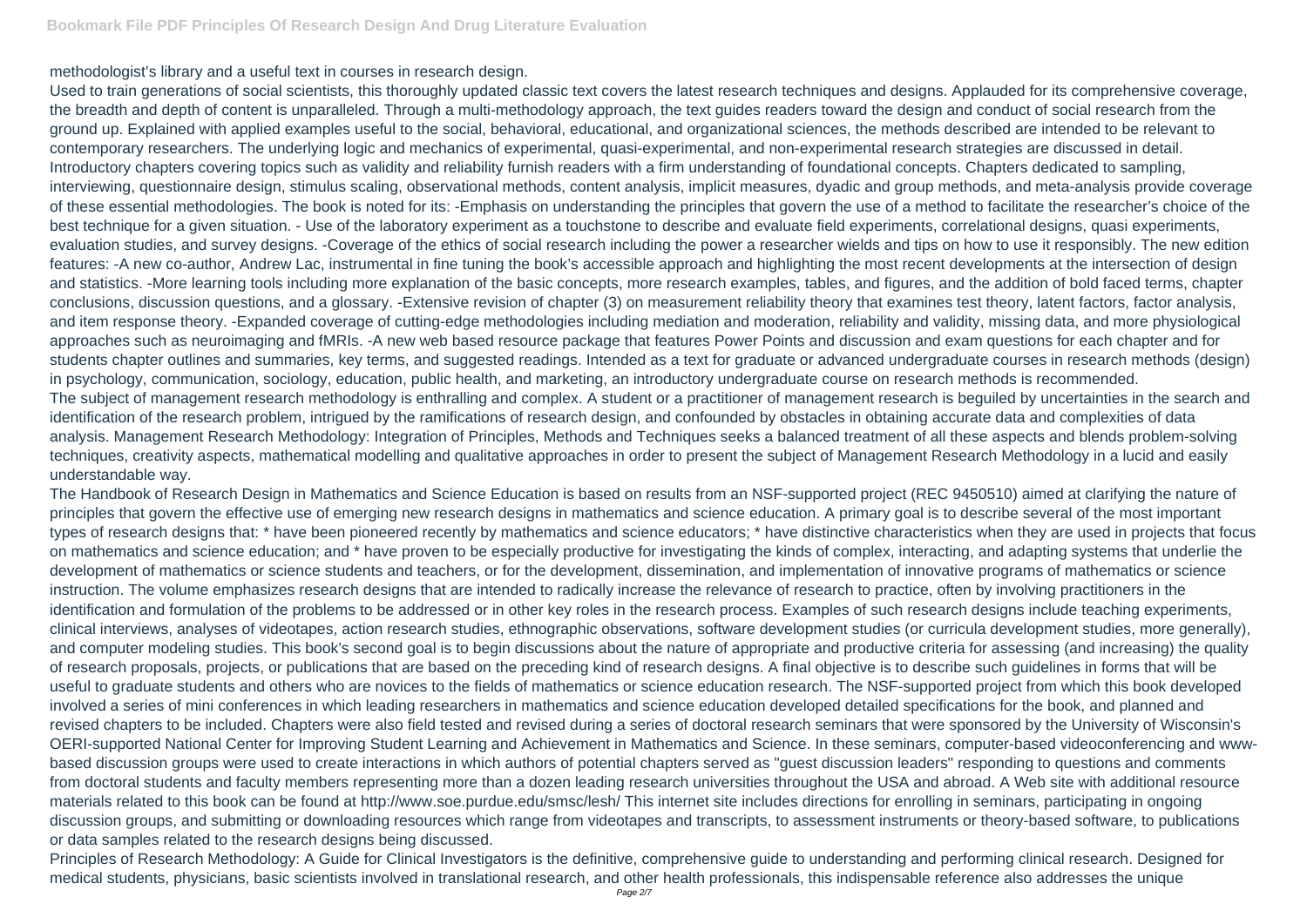challenges and demands of clinical research and offers clear guidance in becoming a more successful member of a medical research team and critical reader of the medical research literature. The book covers the entire research process, beginning with the conception of the research problem to publication of findings. Principles of Research Methodology: A Guide for Clinical Investigators comprehensively and concisely presents concepts in a manner that is relevant and engaging to read. The text combines theory and practical application to familiarize the reader with the logic of research design and hypothesis construction, the importance of research planning, the ethical basis of human subjects research, the basics of writing a clinical research protocol and scientific paper, the logic and techniques of data generation and management, and the fundamentals and implications of various sampling techniques and alternative statistical methodologies. Organized in thirteen easy to read chapters, the text emphasizes the importance of clearlydefined research questions and well-constructed hypothesis (reinforced throughout the various chapters) for informing methods and in guiding data interpretation. Written by prominent medical scientists and methodologists who have extensive personal experience in biomedical investigation and in teaching key aspects of research methodology to medical students, physicians and other health professionals, the authors expertly integrate theory with examples and employ language that is clear and useful for a general medical audience. A major contribution to the methodology literature, Principles of Research Methodology: A Guide for Clinical Investigators is an authoritative resource for all individuals who perform research, plan to perform it, or wish to understand it better.

This best-selling text pioneered the comparison of qualitative, quantitative, and mixed methods research design. For all three approaches, John W. Creswell and new co-author J. David Creswell include a preliminary consideration of philosophical assumptions, key elements of the research process, a review of the literature, an assessment of the use of theory in research applications, and reflections about the importance of writing and ethics in scholarly inquiry. The Fifth Edition includes more coverage of: epistemological and ontological positioning in relation to the research question and chosen methodology; case study, PAR, visual and online methods in qualitative research; qualitative and quantitative data analysis software; and in quantitative methods more on power analysis to determine sample size, and more coverage of experimental and survey designs; and updated with the latest thinking and research in mixed methods. SHARE this Comparison of Research Approaches poster with your students to help them navigate the distinction between the three approaches to research.

"Measurement Error and Research Design is an ideal text for research methods courses across the social sciences, especially those in which a primer on measurement is needed. For the novice researcher, this book facilitates understanding of the basic principles required to design measures and methods for empirical research. For the experienced researcher, this book provides an in-depth analysis and discussion of the essence of measurement error and the procedures to minimize it. Most important, the book's unique approach bridges measurement and methodology through clear illustrations of the intangibles of scientific research."--BOOK JACKET. Language acquisition research is challenging—the intricate behavioral and cognitive foundations of speech are difficult to measure objectively. The audible components of speech, however, are quantifiable and thus provide crucial data. This practical guide synthesizes the authors' decades of experience into a comprehensive set of tools that will allow students and early career researchers in the field to design and conduct rigorous studies that produce reliable and valid speech data and interpretations. The authors thoroughly review specific techniques for obtaining qualitative and quantitative speech data, including how to tailor the testing environments for optimal results. They explore observational tasks for collecting natural speech and experimental tasks for eliciting specific types of speech. Language comprehension tasks are also reviewed so researchers can study participants' interpretations of speech and conceptualizations of grammar. Most tasks are oriented towards children, but special considerations for infants are also reviewed, as well as multilingual children. Chapters also provide strategies for transcribing and coding raw speech data into reliable data sets that can be scientifically analyzed. Furthermore, they investigate the intricacies of interpretation so that researchers can make empirically sound inferences from their data and avoid common pitfalls that can lead to unscientific conclusions.

Principles of Research Design and Drug Literature Evaluation is a unique resource that provides a balanced approach covering critical elements of clinical research, biostatistical principles, and scientific literature evaluation techniques for evidence-based medicine. This accessible text provides comprehensive course content that meets and exceeds the curriculum standards set by the Accreditation Council for Pharmacy Education (ACPE). Written by expert authors specializing in pharmacy practice and research, this valuable text will provide pharmacy students and practitioners with a thorough understanding of the principles and practices of drug literature evaluation with a strong grounding in research and biostatistical principles. Principles of Research Design and Drug Literature Evaluation is an ideal foundation for professional pharmacy students and a key resource for pharmacy residents, research fellows, practitioners, and clinical researchers. FEATURES \* Chapter Pedagogy: Learning Objectives, Review Questions, References, and Online Resources \* Instructor Resources: PowerPoint Presentations, Test Bank, and an Answer Key \* Student Resources: a Navigate Companion Website, including Crossword Puzzles, Interactive Flash Cards, Interactive Glossary, Matching Questions, and Web Links From the Foreword: "This book was designed to provide and encourage practitioner s development and use of critical drug information evaluation skills through a deeper understanding of the foundational principles of study design and statistical methods. Because guidance on how a study s limited findings should not be used is rare, practitioners must understand and evaluate for themselves the veracity and implications of the inherently limited primary literature findings they use as sources of drug information to make evidence-based decisions together with their patients. The editors organized the book into three supporting sections to meet their pedagogical goals and address practitioners needs in translating research into practice. Thanks to the editors, authors, and content of this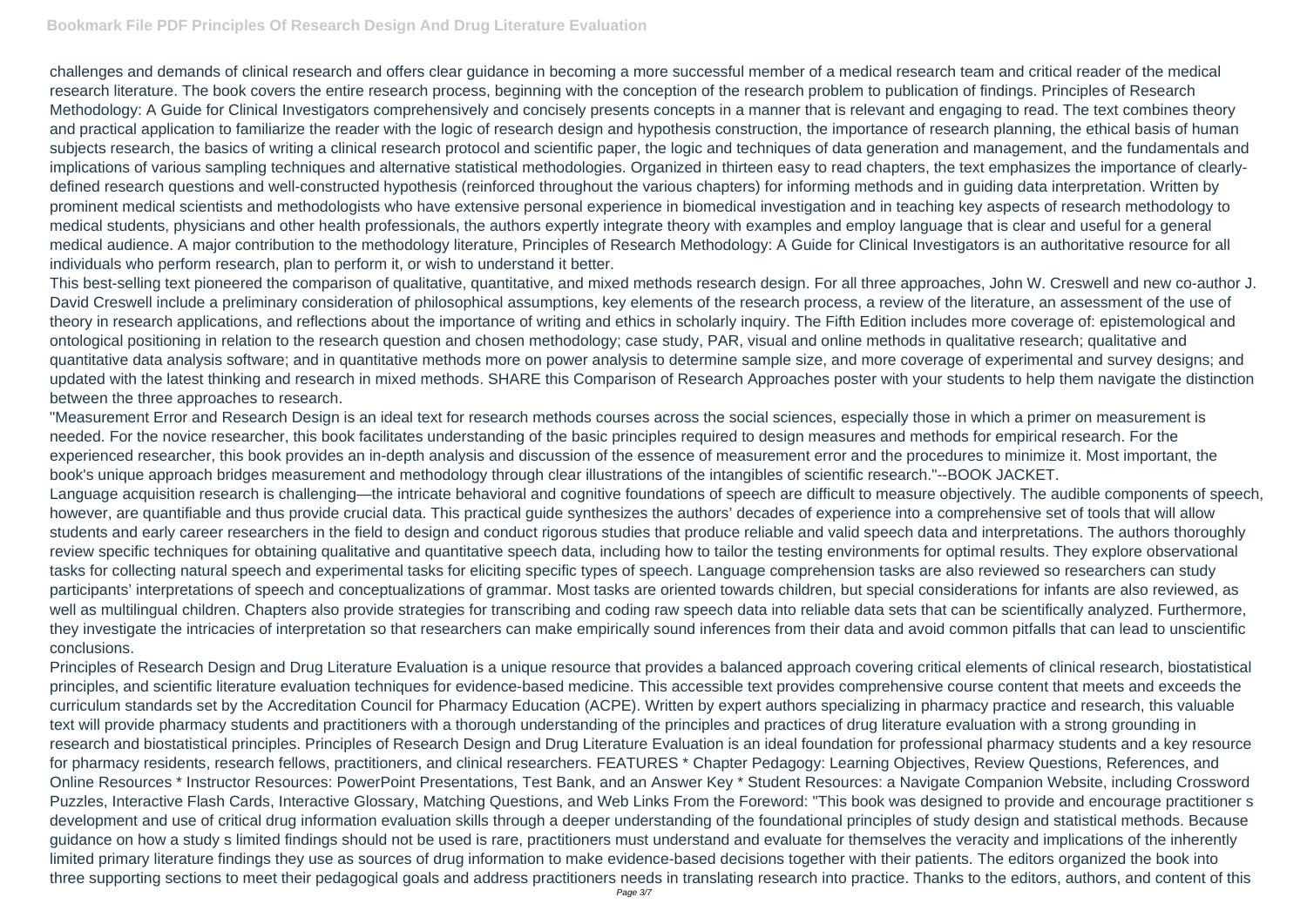book, you can now be more prepared than ever before for translating research into practice." L. Douglas Ried, PhD, FAPhA Editor-in-Chief Emeritus, Journal of the American Pharmacists Association Professor and Associate Dean for Academic Affairs, College of Pharmacy, University of Texas at Tyler, Tyler, Texas" Principles of Research Design and Drug Literature EvaluationJones & Bartlett Publishers

This practical introduction for first time researchers provides a bridge between how to conduct research and the philosophy of social science, allowing students to relate what they are doing to why. It does not provide a set of rigid recipes for social scientists as many methodology books do, rather it stimulates students to think about the issues involved when deciding upon their research design. By discussing standard approaches to research design and method in various social science disciplines, the authors illustrate why particular designs have traditionally predominated in certain areas of study. But whilst they acknowledge the strengths of these standard approaches, their emphasis is on helping researchers find the most effective solution to their problem by encouraging them, through this familiarity with the principles of various approaches, to innovate where appropriate. This text will prove indispensable for social science students of all levels embarking upon a research project, and for experienced researchers looking for a fresh perspective on their object of study.

Universal Methods of Design provides a thorough and critical presentation of 100 research methods, synthesis/analysis techniques, and research deliverables for human centered design, delivered in a concise and accessible format perfect for designers, educators, and students. Whether research is already an integral part of a practice or curriculum, or whether it has been unfortunately avoided due to perceived limitations of time, knowledge, or resources, Universal Methods of Design will serve as an invaluable compendium of methods that can be easily referenced and utilized by cross-disciplinary teams in nearly any design project. Universal Methods of Design : dismantles the myth that user research methods are complicated, expensive, and time-consuming ; creates a shared meaning for cross-disciplinary design teams ; illustrates methods with compelling visualizations and case studies ; characterizes each method at a glance ; indicates when methods are best employed to help prioritize appropriate design research strategies. Universal Methods of Design distills each method down to its most powerful essence, in a format that will help design teams select and implement the most credible research methods best suited to their design culture within the constraints of their projects.

This volume provides an essential roster of primary research methods as they apply to health communication inquiry. Editor Bryan B. Whaley brings together key health communication researchers to write about their primary methodological areas. Their chapters offer guidance and insights for a variety of approaches to answering research questions. The methods included here cover: Exploration and Description: interview/focus groups, case study, ethnography, and surveys; Examining Messages and Interpersonal Exchanges: narrative analysis, conversational analysis, analyzing physician-patient interactions, social network analysis, and content analysis; Causal Explication: experimental research, meta-analysis, and meta-synthesis; and Cultural, Population, and Critical Concerns: rhetorical methods and criticism, and methodological issues when investigating stigmatized populations, and groups with health disparities. Chapters cite or use examples from allied health areas -- nursing, public health, sociology, medicine -- to demonstrate the breadth of health communication studies. This work highlights the importance of methodology in health communication research in multiple contexts. Developed to provide a fundamental reference for investigating health communication, this volume will serve as an invaluable tool for researchers and students across the social science and health disciplines. "This classic text presents the most recent advances in social research design and methodology. Users applaud the book's comprehensiveness. It reviews experimental, correlational, quasi experimental, and evalaution designs to survey sampling, interviewing, content analysis, questionaire design, scale developments, and assessing dyads and groups. The research process is described using basic principles of scientific inquiry and how they apply to the study of human behavior. Design issues are emphasized over statistical computations. The book helps readers apply sound scientific analysis to better understand

For many post-graduate students undertaking a research project for the first time is a daunting prospect. Gaining the knowledge and skills needed to do research typically has to be done alongside carrying out the project itself. Students often have to conduct their research independently, perhaps with limited tutor contact. What is needed in such situations is a resource that supports the new researcher on every step of the research journey, from defining the project to communicating its findings. Management Research: Applying the Principles provides just such a resource. Structured around the key stages of a research project, it is designed to provide answers to the questions faced by new researchers but without neglecting the underlying principles of good research. Each chapter includes 'next steps' activities to help readers apply the content to their own live research project. The companion website provides extensive resources, including video tutorials, to support the development of practical research skills. The text reflects the richness and variety of current business and management research both in its presentation of methods and techniques and its choice of examples drawn from different subject disciplines, industries and organizations. Management Research: Applying the Principles combines diversity of coverage with a singularity of purpose: to help students complete their research project to a rigorous standard.

Researchers, historians, and philosophers of science have debated the nature of scientific research in education for more than 100 years. Recent enthusiasm for "evidence-based" policy and practice in educationâ€"now codified in the federal law that authorizes the bulk of elementary and secondary education programsâ€"have brought a new sense of urgency to understanding the ways in which the basic tenets of science manifest in the study of teaching, learning, and schooling. Scientific Research in Education describes the similarities and differences between scientific inquiry in education and scientific inquiry in other fields and disciplines and provides a number of examples to illustrate these ideas. Its main argument is that all scientific endeavors share a common set of principles, and that each fieldâ€"including education researchâ€"develops a specialization that accounts for the particulars of what is being studied. The book also provides suggestions for how the federal government can best support high-quality scientific research in education.

Editor J. Bradley Cousins and colleagues meet the needs of evaluators seeking to implement collaborative and participatory approaches to evaluation in Collaborative Approaches to Evaluation: Principles in Use. Using a multi-phase empirical process to develop and validate a set of principles to guide collaborative approaches to evaluation, the book outlines the principles that the team developed, and then provides case studies of how these principles have been applied in practice. The case studies draw on programs globally in education, health, and community development. The book is an invaluable supplementary text for program evaluation courses where students' projects are focused on more collaborative and participatory approaches, and it is an essential resource for practicing evaluators and those who commission program evaluations.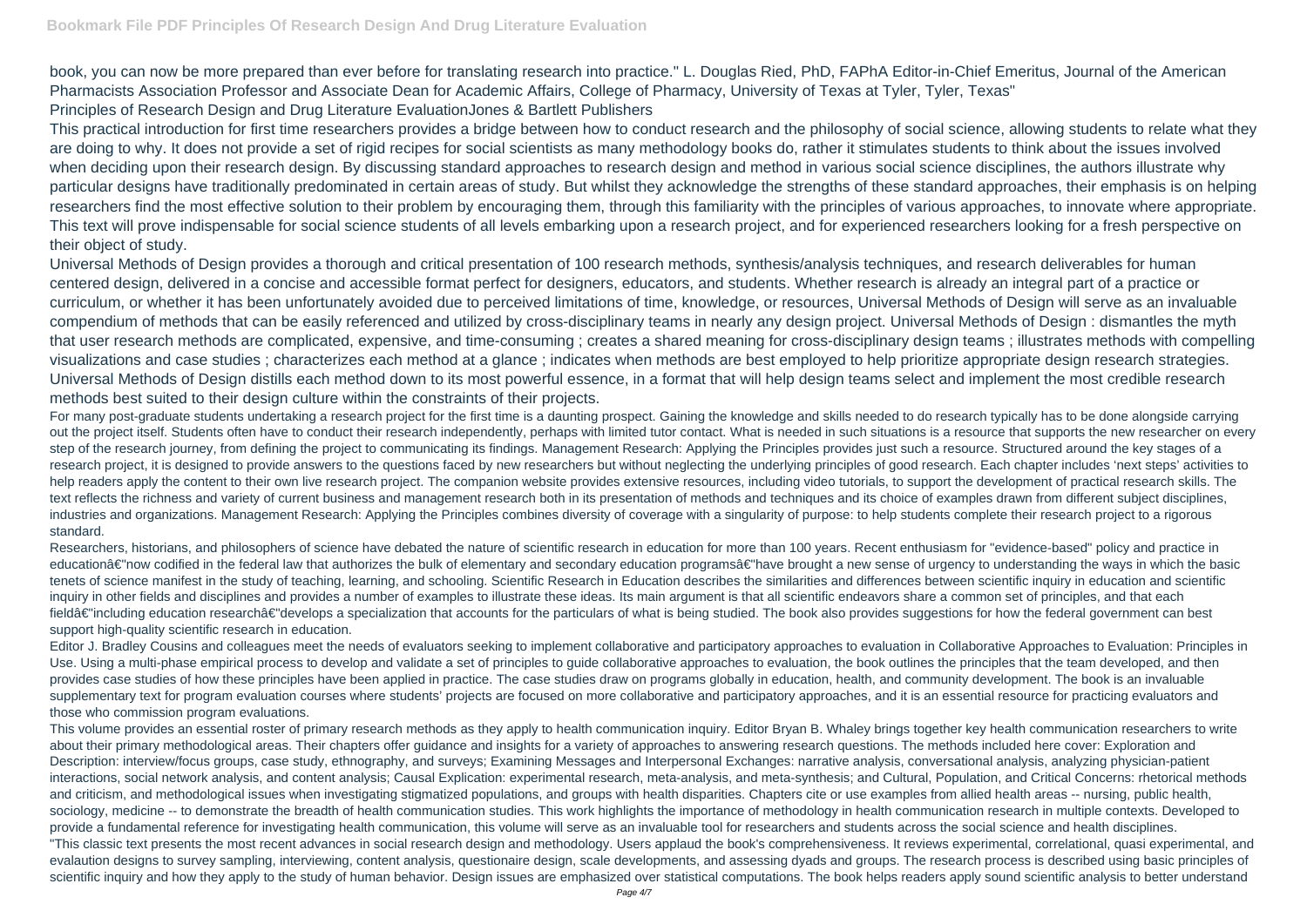what it means to be human, making it an indispensable resource in the fields of psychology, communication, sociology, education, health, and marketing. With a heavy emphasis on reliability, validity, and measurement, the book considers experimental, quasi-experimental, and survey research designs in light of these qualities. Principles and Methods of Social Research is noted for its: -Emphasis on understanding the principles that govern the use of a method to facilitate the researcher's choice of the best technique for a given situation. - Use of the laboratory experiment to describe and evaluate field experiments, correlational designs, quasi experiments, evaluation studies, and survey designs. Coverage of the ethics of social research including the power a researcher wields and tips on how to use it responsibly. "--

Master the essential skills for designing and conducting a successful research project Essentials of Research Design and Methodology contains practical information on how to design and conduct scientific research in the behavioral and social sciences. This accessible guide covers basic to advanced concepts in a clear, concrete, and readable style. The text offers students and practitioners in the behavioral sciences and related disciplines important insights into identifying research topics, variables, and methodological approaches. Data collection and assessment strategies, interpretation methods, and important ethical considerations also receive significant coverage in this user-friendly guide. Essentials of Research Design and Methodology is the only available resource to condense the wide-ranging topics of the field into a concise, accessible format for handy and quick reference. As part of the Essentials of Behavioral Science series, this book offers a thorough review of the most relevant topics in research design and methodology. Each concise chapter features numerous callout boxes highlighting key concepts, bulleted points, and extensive illustrative material, as well as "Test Yourself" questions that help you gauge and reinforce your grasp of the information covered.

"Comprising more than 500 entries, the Encyclopedia of Research Design explains how to make decisions about research design, undertake research projects in an ethical manner, interpret and draw valid inferences from data, and evaluate experiment design strategies and results. Two additional features carry this encyclopedia far above other works in the field: bibliographic entries devoted to significant articles in the history of research design and reviews of contemporary tools, such as software and statistical procedures, used to analyze results. It covers the spectrum of research design strategies, from material presented in introductory classes to topics necessary in graduate research; it addresses cross- and multidisciplinary research needs, with many examples drawn from the social and behavioral sciences, neurosciences, and biomedical and life sciences; it provides summaries of advantages and disadvantages of often-used strategies; and it uses hundreds of sample tables, figures, and equations based on real-life cases."--Publisher's description.

The need to understand how to design and set up an investigative experiment is nearly universal to all students in engineering, applied technology and science, as well as many of the social sciences. Many schools offer courses in this fundamental skill and this book is meant to offer an easily accessible introduction to the essential tools needed, including an understanding of logical processes, how to use measurement, the do's and don'ts of designing experiments so as to achieve reproducible results and the basic mathematical underpinnings of how data should be analyzed and interpreted. The subject is also taught as part of courses on Engineering statistics, Quality Control in Manufacturing, and Senior Design Project, in which conducting experimental research is usually integral to the project in question. \* Covers such essential fundamentals as "definitions," "quantification," and standardization of test materials \* Shows students and professionals alike how to plan an experiment—from how to frame a proper Hypothesis to designing an experiment to accurately reflect the nature of the problem to "designing with factors." \* Includes a separate section on the use of Statistics in Experimental Research, including overview of probability and statistics, as well as Randomization, Replication and Sampling, as well as proper ways to draw statistical inferences from experimental data. The transition from undergraduate study to postgraduate study in law has traditionally been somewhat seamless: students are typically enculturated into the discipline of law, and have engaged in a variety of writing and research exercises throughout their undergraduate degree. However, the nature of legal research is changing dramatically, with more emphasis being put on how we are researching, rather than what we are researching. Undergraduate students are increasingly engaging in primary research as part of their degree, and typically borrow from other disciplines to do so. The reason for this is that, to date, there has been little importance placed on research methods in law. This book aims to rectify this in a manner which is suitable for students, not only in Ireland but internationally. Legal Research Methods: Principles and Practicalities is tailored to the needs of researchers in examining varying methodological approaches from a practical perspective. In addition to the principal approaches now commonly used in legal research (the doctrinal method; the socio-legal method; the historical method; and the comparative method) issues such as participatory and community-based research, as well as empirical methods, are examined by leading experts in their fields in a critical but clear manner. The book outlines the various types of methodologies, with authors drawing on their own experiences and expertise to examine the benefits and pitfalls involved in each method. This allows the reader to determine the usefulness of any method to their own research, and aids them in employing these methods and avoiding any pitfalls. [Subject: Legal Research Methods]~

Robert Kuehl's DESIGN OF EXPERIMENTS, Second Edition, prepares students to design and analyze experiments that will help them succeed in the real world. Kuehl uses a large array of real data sets from a broad spectrum of scientific and technological fields. This approach provides realistic settings for conducting actual research projects. Next, he emphasizes the importance of developing a treatment design based on a research hypothesis as an initial step, then developing an experimental or observational study design that facilitates efficient data collection. In addition to a consistent focus on research design, Kuehl offers an interpretation for each analysis.

An introduction to research methods that is designed for advanced undergraduate and beginning graduate level courses, this text emphasizes question formulation, data collection, and the interpretation of results. The author assumes the reader has completed a course in research methods and statistics.

Experimental political science is a rapidly expanding field. This book provides an in-depth discussion of the core challenges in experimental research, written by experienced experimentalists. The common theme running through and linking the chapters is the application of experimental research in the twin fields of voting behaviour and political institutions. Topics covered include the implications of design choices on theory testing capacities and pre-implementation examination of political mechanisms, laboratory and survey experiments, the application of triangulation designs using different experimental methods, potentials of data analysis using both quantitative and qualitative methods, as well as inferences with respect to constructs, constituencies, and causal claims, in particular in the context of repeated play. The main emphasis of this book is on the implementation of principles in experimental political science and the reflection of actual practices.

In our contemporary learning society, expectations about the contribution of education and training continue to rise. Moreover, the potential of information and communication technology (ICT) creates many challenges. These trends affect not only the aims, content and processes of learning, they also have a strong impact on educational design and development approaches in research and professional practices. Prominent researchers from the Netherlands and the USA present their latest findings on these issues in this volume. The major purpose of this book is to discuss current thinking on promising design approaches and to present innovative (computer-based) tools. The book aims to serve as a resource and reference work that will stimulate advancement in the field of education and training. It is intended to be useful in academic settings as well as for professionals in design and development practices.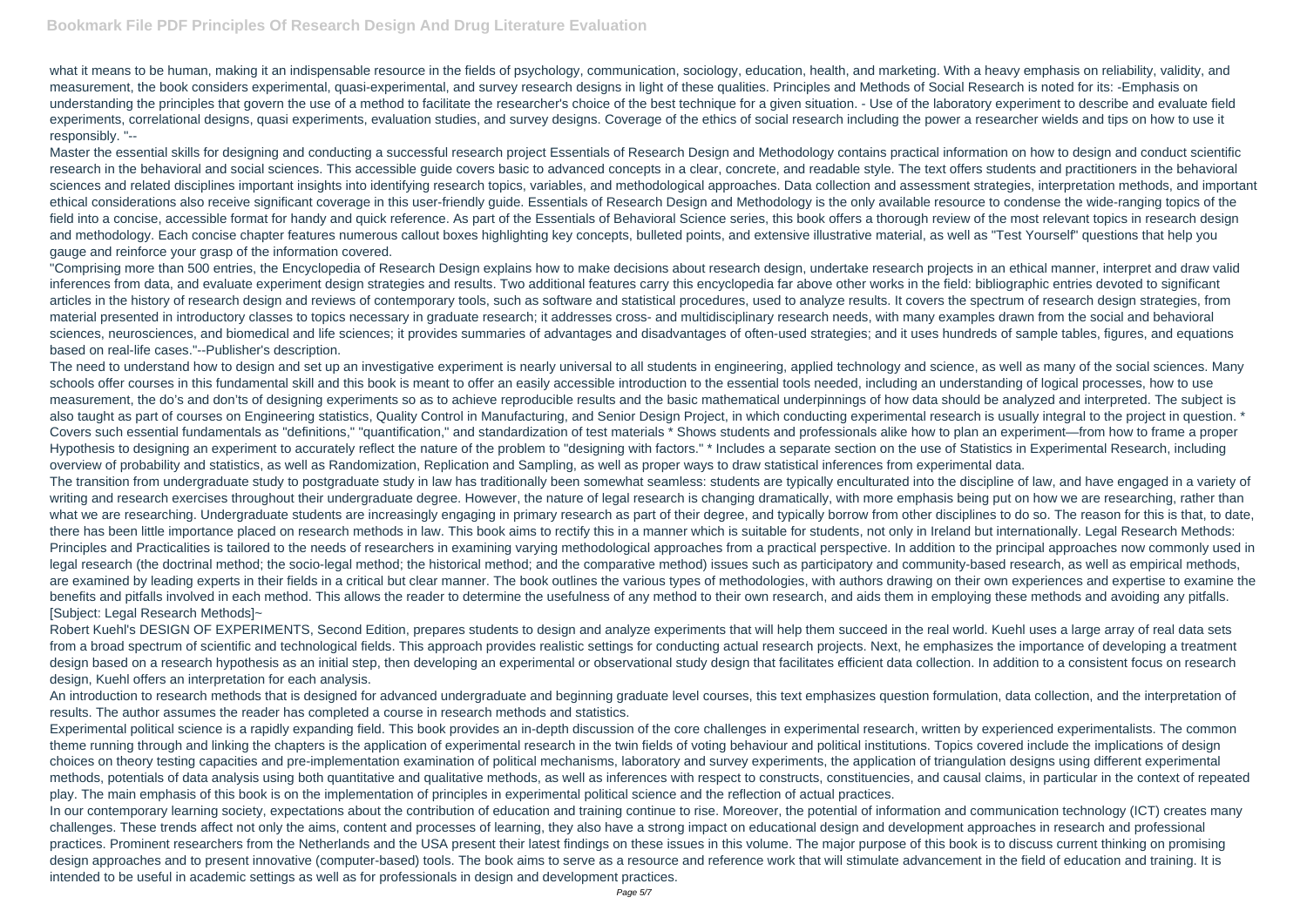Conducting Health Research: Principles, Process, and Methods presents an integrated and practical introduction to the principles and strategies for planning, implementing, reporting, and assessing health sciences research. Comprehensive in its breadth and depth, with an accessible writing style, this text prepares students in public health and related fields to be adept researchers and consumers of health research. Through real-world examples and step-by-step guidance, Frederick J. Kviz provides students with the skills they need to: identify and evaluate research strengths and limitations as practitioners; to actually perform the various core aspects of research; and to choose among alternative methods when making decisions about health practice, policy, and future research needs. In conjunction with top survey researchers around the world and with Nielsen Media Research serving as the corporate sponsor, the Encyclopedia of Survey Research Methods presents state-of-the-art information and methodological examples from the field of survey research. Although there are other "how-to" guides and references texts on survey research, none is as comprehensive as this Encyclopedia, and none presents the material in such a focused and approachable manner. With more than 600 entries, this resource uses a Total Survey Error perspective that considers all aspects of possible survey error from a cost-benefit standpoint.

This text provides an overall research design strategy by emphasizing how research hypotheses relate to treatment design. The author provides as realistic a setting as possible for conducting an actual research project. Examples, often based on actual research studies, describe the research venue and establish a specific problem; then the corresponding research hypothesis is identified with a treatment design that addresses it. The examples provide practical pointers relating the treatment design to the experiment design.

This comprehensive Handbook is aimed at both academic researchers and practitioners in the field of research. The book's 8 chapters, provide in-depth coverage of research methods based on the revised syllabus of various universities especially considering the students of under graduate, post graduate and doctorate level. This book is a product of extensive literature survey made by the authors. The authors have made sincere efforts to write the book in simple language. The book comprises all the aspects according to new syllabus of PCI and APJ Abdul Kalam Technical University, Lucknow. Though this book is intended for the use of pharmacy students of any level yet it can also be useful to students of applied fields and medical students. The book deals with interdisciplinary fields such as finding research problems, writing research proposals, obtaining funds for research, selecting research designs, searching the literature and review, collection of data and analysis, preparation of thesis, writing research papers for journals, citation and listing of references, preparation of visual materials, oral and poster presentation in conferences, minutes of meetings, and ethical issues in research. At the end of every chapter and book some questions related to chapter have been mentioned for the support of students to understand the subject. Valuable suggestions for the improvement of this book are most welcome.

Principles and Methods of Transformative Action Research delves into both general principles and specific methods for basic steps in the action research process—asking questions, gathering and analyzing data, communicating findings, and pursuing action. The role of collaboration is emphasized, with strategies of value to experts and engaged citizens in doing participatory research and community-based knowledge-building. Detailed attention is given to specific strategies of interviewing, participant observation, and judging and weighing evidence. The book draws on creative and critically minded elements of scientific traditions, such as transparency in telling the "story" of one's inquiry, identifying data that are "exceptions to the rule," and the value of non-formulaic, improvisational designs. Quite distinctively, the book addresses how to write in one's own voice, how to integrate action-and-inquiry into one's everyday life, issues of ethics and social responsibility, and how to consider both immediate, practical needs and "bigger picture," systemic challenges. This book can serve as an undergraduate or graduate social sciences text on research methods. It is also a guidebook for action-oriented research by academics, professionals, and lay people, alike in community agencies, schools, and grassroots organizations, and for socially relevant academic research concerned with social justice, multiculturalism, and inclusiveness.

This book is designed to introduce doctoral and graduate students to the process of conducting scientific research in the social sciences, business, education, public health, and related disciplines. It is a one-stop, comprehensive, and compact source for foundational concepts in behavioral research, and can serve as a stand-alone text or as a supplement to research readings in any doctoral seminar or research methods class. This book is currently used as a research text at universities on six continents and will shortly be available in nine different languages.

Understanding and Evaluating Research: A Critical Guide aims to sensitize students to the necessity of learning how not to defer to the mysterious authority of the experts, but rather to learn how to be a critical consumer of others' research, and to gain confidence in their ability to be producers of research. Sue McGregor shows students how to be research literate, and how to find, critique and apply other people's scholarship. This textbook is grounded in a solid understanding of the prevailing research methodologies for creating new knowledge (philosophical underpinnings), which in turn dictate problem posing, theory selection, and research methods (tasks for sampling, collecting and analyzing data, and reporting results).

Case Study Research: Principles and Practices aims to provide a general understanding of the case study method as well as specific tools for its successful implementation. These tools can be utilized in all fields where the case study method is prominent, including business, anthropology, communications, economics, education, medicine, political science, social work, and sociology. Topics include the definition of a 'case study,' the strengths and weaknesses of this distinctive method, strategies for choosing cases, an experimental template for understanding research design, and the role of singular observations in case study research. It is argued that a diversity of approaches - experimental, observational, qualitative, quantitative, ethnographic - may be successfully integrated into case study research. This book breaks down traditional boundaries between qualitative and quantitative, experimental and nonexperimental, positivist and interpretivist.